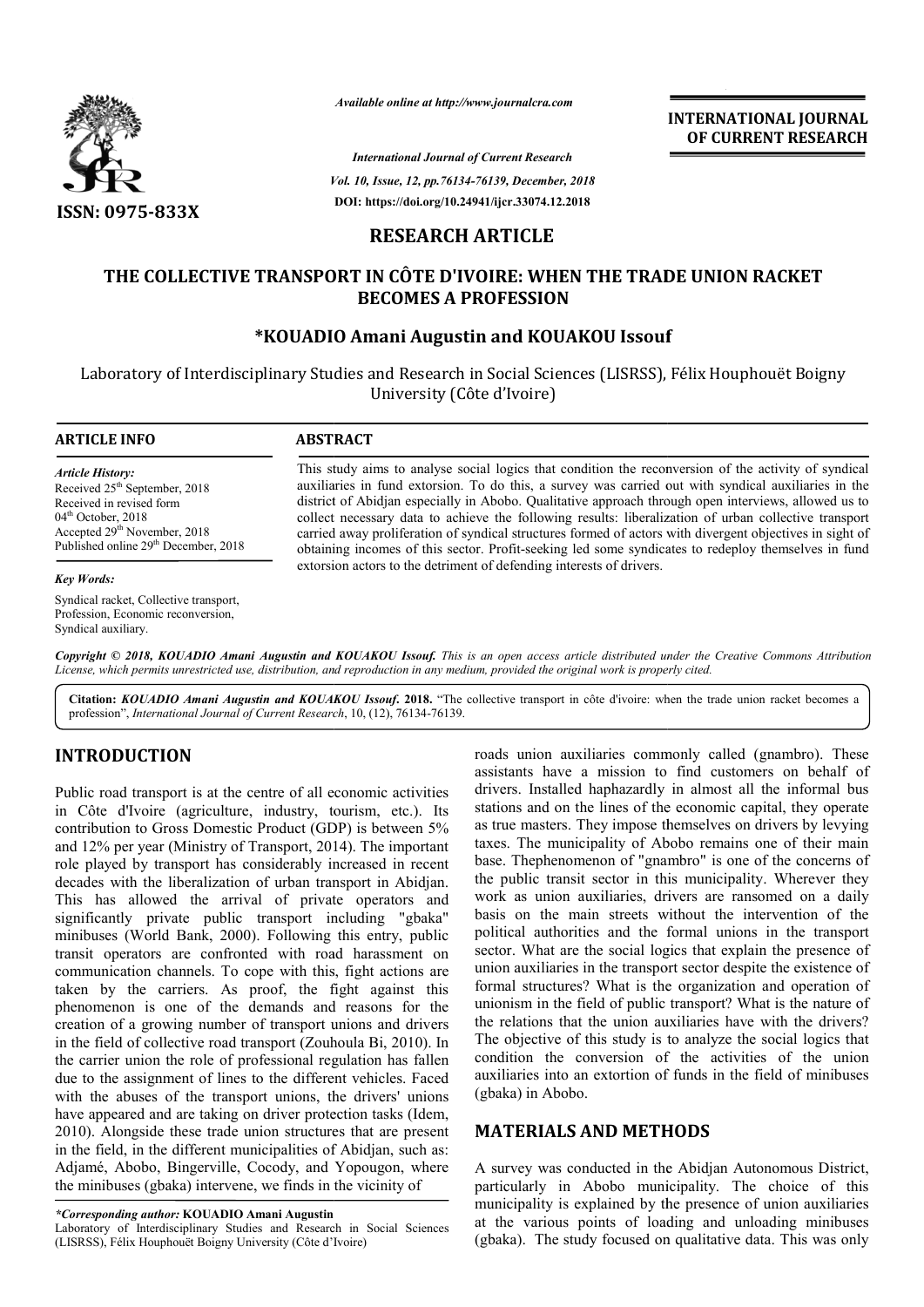possible through the development of an interview guide. Also, the use of direct observation has been useful to us. The individuals involved in this study are union auxiliaries (gnambro) and minibus drivers (gbaka). The first group is interviewed because they are the ones who extort funds from the drivers. Then the drivers, because they are supposed to give us information to the extent that they are the ones who undergo the acts of the union auxiliaries. The sampling technique (reasoned sampling) consisted in identifying the minibus drivers (gbaka) who are part of this study, that is to say the gbaka drivers operating in the municipality of Abobo. Concerning union auxiliaries (gnambro), we used network sampling. Indeed we have made the sample from the knowledge that introduced us to the gnambro. They served as initial informants and put us in touch with people who could be part of the sample. In total after questioning fifteen (15) union auxiliaries (gnambro) and twenty (20) drivers, we were able to reach saturation. We also took into account the opinion of certain personalities in the transport sector and union officials. They were the leaders of Union of carriers of the municipality of Abobo (UCMA) and the National Coordination of Road Stations of Côte d'Ivoire (NCRSCI). These union officials are interviewed to the extent that the first represents all the union structures of Abobo, the second represents one of the few union structures in Côte d'Ivoire that fights against the phenomenon of gnambro. The information gathered from the interviews was processed on the basis of the principle of content analysis. In short, the combination of all these elements of survey mobilized made it possible to identify all the practices of the different actors in the daily experience of their work.

# **RESULTS**

### **Organization of trade unionism in the municipality of Abobo**

#### **Formal Unionism**

After the liberalization of political space in 1990, the transport community registered many unions. These unions are created at the end of the frustrations of some and motivated by the desire to capture the rent of this economic sector. This justifies the creation of a growing number of unions in the transport sector. In Abobo, the unions are grouped into federations and collectives to better conduct their activity in the field. This is justified by the remarks of Mr. K R, Union Manager:

*"We are organized in a union called*Union of carriers' of the municipality of Abobo (UCMA)*. We are made up of driver unions and transport unions. The carriers are our bosses and the drivers of the employees. The UTMA is composed of thirteen (13) carriers' unions and seven (7) driver union federations. Within each federation, there are several basic unions ".*

The words of this manager reveal the number of unions present in the municipality of Abobo. He makes a distinction between the drivers' unions and the carriers' unions. These unions set up a system of levying "dues" collected by these organizations even when they do not have union members. Any new union wishing to exercise on the municipal territory must have the prior approval of the UTMA. This administrative approach allows the various entities to set the conditions for the exercise of the activity of the unions. It is at these different stages that negotiations and locking strategies and / or positioning strategies for the exploitation of manna resulting from transport are played out.

#### **Formally authorized union taxes**

Trade union structures are set up in parallel regulatory bodies and impose union taxes on vehicles. In order to take control of the management of informal transport, unions introduce two types of taxes: the line right or the right to put on line and the exploitation fees.

The first tax, payable before entry into the activity is the subject of a consensus between the unions with an amount varying according to the municipality and the profitability of the line. This sum amounts to 50,000 FCFA for the minibuses (gbaka) which exercise in the municipality of Abobo. According to union officials, payment of this fee is one-time. This is revealed by Mr. C, Union Manager:

*"The right to upload or line right is 50 000 FCFA for minibuses (gbaka). This sum belongs to the legally constituted trade unions and is paid once and for all. It constitutes the legal authorization granted by the unions to vehicles ".*

These words of this interviewee reveal that union taxes are unavoidable in the municipality. This tax is subject to regular control by the trade union structures. Except for metered taxis, all other public transport vehicles in Abobo municipality must pay the union's line fee. The exploitation fees are collected daily. They constitute one of the main reasons for the multiplication of unions in public transport in Abobo. From an amount between 300 and 1500 FCFA, the union ticket is a fixed tax which the driver of the minibus must pay once for the day. The funds generated by the taxes on the activity are divided between the unions involved in the management of the informal stations. However, it is difficult to know what these funds actually serve.

#### **Origin of union auxiliaries**

The activities carried out in the bus stations by the union auxiliaries show how much urban public transport is invested by several categories of actors. Initially, in the urban bus stations, the union auxiliaries or "gnambro" were either sick drivers or drivers without vehicles, or jobless people who managed to direct customers to vehicles for a few coins (50 or 100Fcfa). As well as the working populations, they were used to organize the transport, by making the access to the vehicles more fluid. In return, the driver gives a few coins as he wishes. Mr. S, a union official says:

*"Originally, the people you see on the road today called gnambro, were loaders by auction. At the end of the day, the driver gave coins to the loaders according to his wishes, it was aids. The old drivers who are aged are still doing this in the stations. "*

This working of old drivers still persists in stations arranged by individuals where there are driver organizations. With the liberalization of Ivorian urban transport space, jobless people, often outside the transport world, occupied streets, bus stops and terminals. Sometimes, they have been recovered by new union structures to work for them. For Mr. L, delegate-driver *"Now, there is no more" gnambroya ". All the gnambro became trade unionists. They are there, they say it's their land.*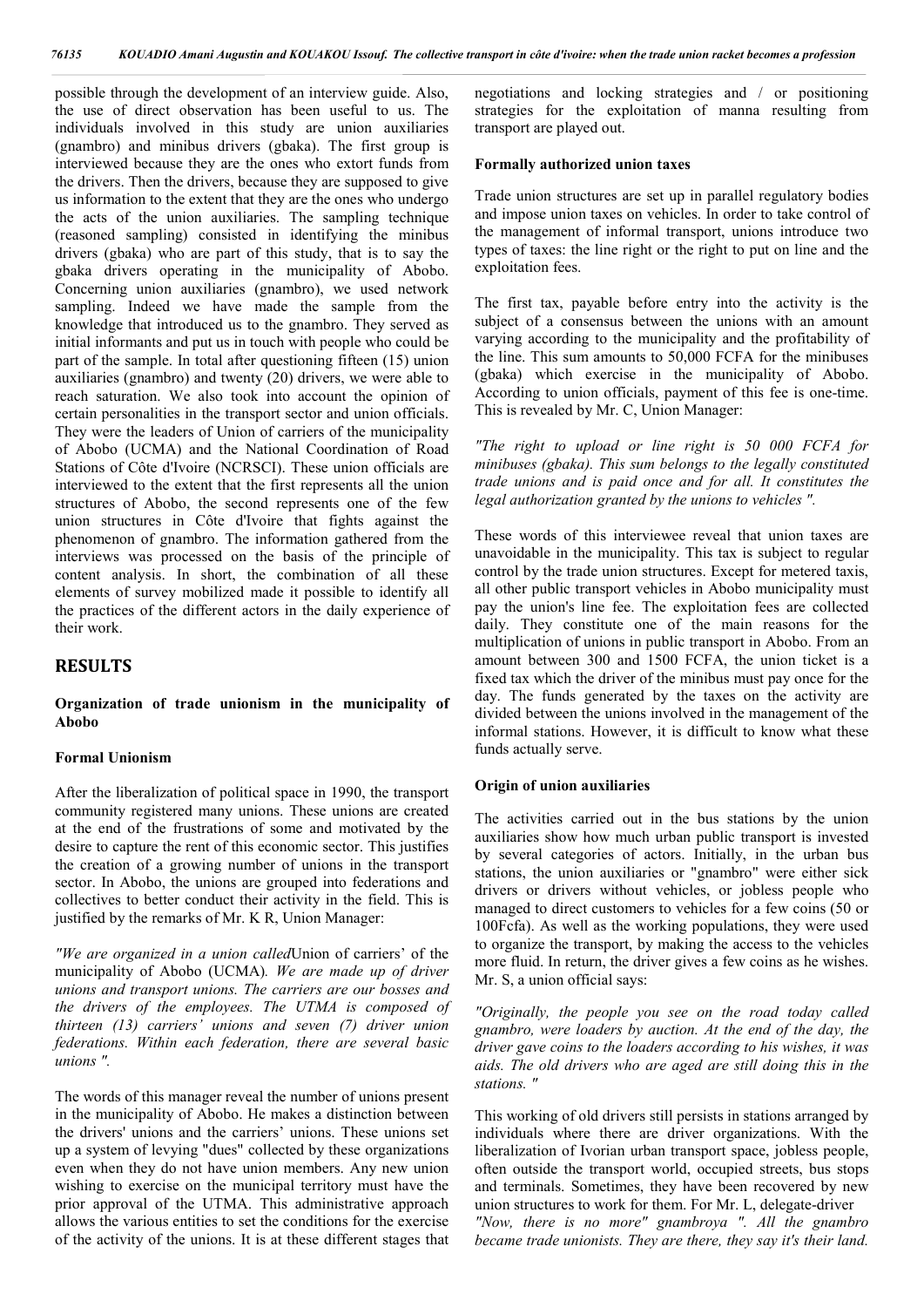*Once someone parks on their land, they cash them. They set a sum that they like, it is what trade unionists say they do. But before then, the gnambro worked for the drivers".*

These words illustrate that "gnambro" unofficially belong to professional groups, either drivers or carriers. While these professional groups say they do not recognize union auxiliaries in their ranks. On the other hand, we realize that on the field some union officials are in close collaboration with the union auxiliaries who collect funds for them. There are sites where do not belong to any organization. As this auxiliary union says: *"We, we belong to the transport union, we have our boss to whom we pay the recipe, there are other gnambro who do not have unions, they work for themselves, but they are not many".*  The gnambro are present on all main roads in the municipality of Abobo where the gbaka pass. Unlike drivers or carriers who travel and do not depend on one location, the "gnambro" group together. They are present on main streets and share the transport space daily.

## **Method of installation of union auxiliaries**

To have enough passengers, the union auxiliaries (gnambro) choose the strategic and perceptible points of the urban space to implant themselves. In this logic, crossroads appear as best places. These crossroads are the preferred spaces for the activities of union auxiliaries. Indeed, the main form of appropriation spaces is the location of the influx of passengers in the crossroads of the main streets. Each intersection of streets becomes a potential installation site. The size and importance of the crossroads in the traffic network determine their presence. The words of F B gnambro at the pump, illustrate this statement:

*"We created this placeourselves, as we saw that many passengers stop here to wait for a car, we created and then we confided in our boss. We can not work on the tar like that without a boss. We saw someone who is a union leader to be our boss. In our environment there are many things, so we can not work alone ".*

This installation of union officers at crossroads is not trivial. This way of settling allows them to have many customers for the benefit of the drivers and to have more sums to be collected. The method of occupation of these stations is almost the same but they are created in different contexts.

Thus, junctions located on urban roads are the most valuable. The union auxiliaries by perceiving the crowds at rush hours in bus stops, make themselves useful by finding cars for them. It is in this way that the spontaneous points of intervention of "gnambro" are generally created on the urban territory. These points become places of enormous pecuniary stakes because they are transformed into spaces of taxation.

#### **Factors favoring the presence of union auxiliaries**

## **The taxation system and the daily income of union auxiliaries**

Union auxiliaries collect fees at loading points. The sites where they are most present are located in areas where the clientele is large and constant. Indeed, they collect funds from 100 to 300 FCFA per passenger vehicles'. This is justified by the words of Mr. S who says: *"Here, we do not worry about apprentices.* 

*When the apprentice takes 3 people, he pays 100 FCFA, when he takes between 4 and 6 people, he pays 200 FCFA and full load 300 FCFA.* These fees vary depending on municipalities and loading points. Some drivers pay up to 1200 FCFA for the first load of the day. Thus in one day, the "gnambro" can accumulate a large amount of funds. These collected sumsallowus to understand the difficulty to stop this phenomenon. By observing the number of existing points and the number of vehicles in this municipality, it is easy to understand the "opulence" in which the managers of these union auxiliaries live. To do this, the control of the intervention sites of the union auxiliaries is the origin of many conflicts. In this vast "swindle" network, all public transports are not spared except metered taxis that escape the payment of these fees.

## **The union auxiliaries sector as a lucrative activity**

The public transport sector generates significant financial resources that the different actors share. Indeed, this sector is regularly subject to violence between rival union auxiliaries. Their links with the official unions, allow them to enjoy the status of agents of taxation on behalf of the latter and to establish on the station space a form of racket that is practiced with violence. The currencies that are generated in the informal stations make them a coveted space. It remains difficult to estimate the totality of the sums of money accumulated by the different actors. But, we can get an idea of the sums collected in some places. These amounts range from 10,000 CFA to 100,000 CFA a day. They vary according to the density of traffic at the point of embarkation and disembarkation and the number of vehicles likely to load at this point. This collection provides substantial income for union auxiliaries as well as managers and chiefs.

*"Here at home, we make as a recipe 15000 F CFA a day. It depends, there are places where it exceeds 15,000 CFA, Adjamé bracodi is 100,000 CFA a day and at gendarmerie roundabout is 80,000 CFA a day"* testified M. D gnambro at the station.

The monetary resources collected by these union auxiliaries are strongly contested for its control. During our surveys, we found that a large number of individuals gravitate around informal bus stations. In the municipality of Abobo, clashes between union auxiliaries working in the field are recurrent. In this environment, each actor seems to find his account.

# **The activity of union auxiliaries as a means of subsistence and integration in the transportation environment**

The perception of union activity varies according to the opportunities that the union auxiliary get from his work. The union auxiliary sector is a way to keep many jobless people to support themselves and their families. To face the social charges of the family and the economic difficulties, the trade union environment becomes attractive for the union auxiliaries (gnambro), because the profits are more rapid, as testifies this gnambro.

*"We come to the station because I know that every night I'll find something and go home. There are somedays where I can earn 2000 F CFA, 3000 F CFA even sometimes 5000 F CFA. Sometimes, I work the whole day".*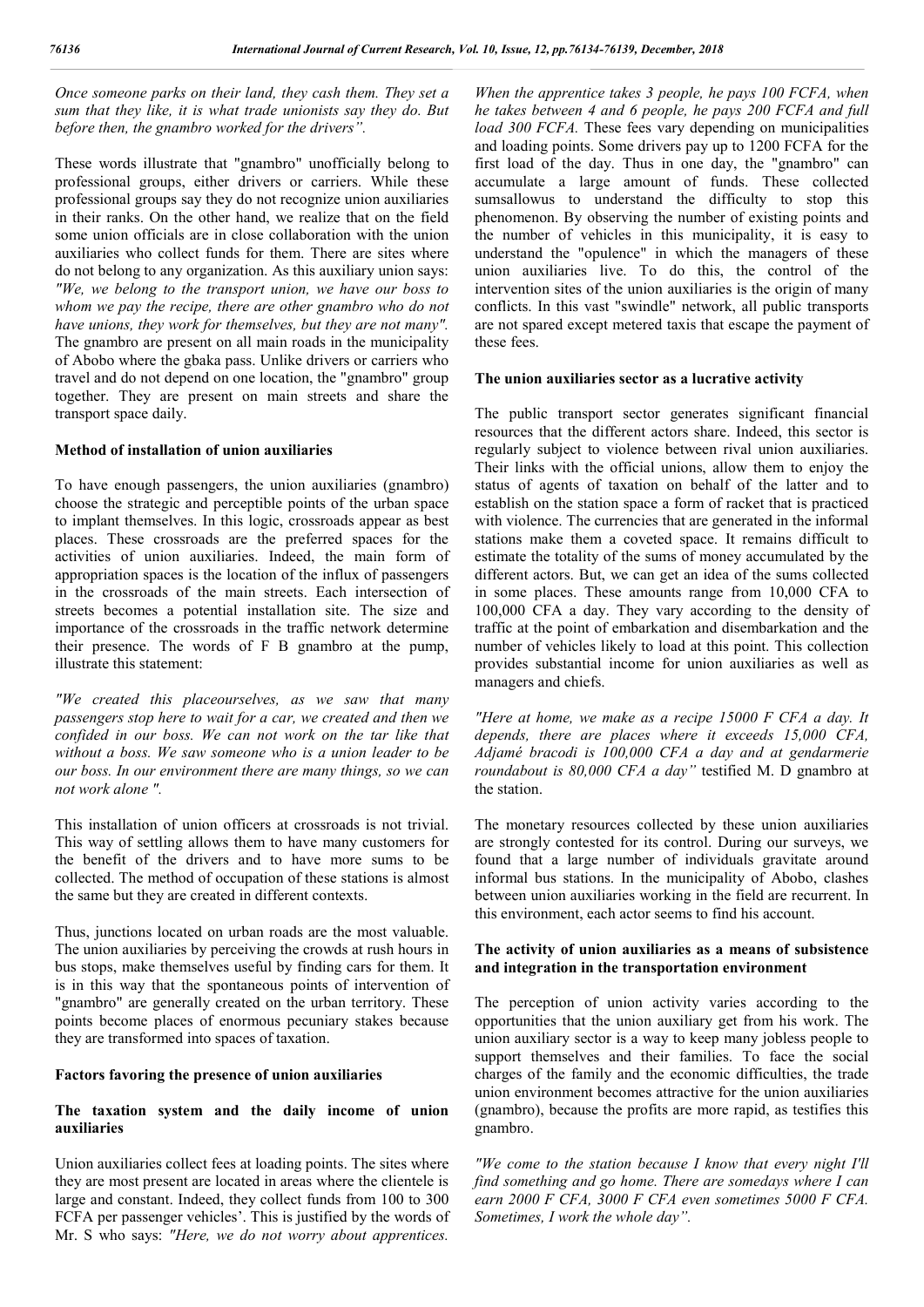Trade union activity allows the union auxiliary to be financially independent. The station appears not only as a place of work where one comes for his pittance, but also allows these people to reconstruct themselves socially.

Trade union activity also appears as a means of support for many people who left school without financial means. It is a social and economic means of integration where union auxiliaries hope to take advantage of the profit that generates transportation to be able to continue their studies*. "I was a student, but I stopped classes since one year, but I'm in evening-school, I pass the G.C.E.A-level this year, I work here as union auxiliary in the meantime I have the Bac "* said D A, responsible gnambro. In addition to the opportunity that the sector offers, even precarious, the sector also provides shelter for union auxiliaries. This idea is shared by stations l and transport unions who think they participate for their part in a mission of public utility by allowing them to exercise in their stations. For the latter, the actions of the "gnambro" in the transport sector help their socio-economic integration. As explained Mr. C union leader in Abobo*:*

*"The gnambro are unknown people in the field of transport, they have no status in transport. They are young volunteers who came to manage themselvesat the station. They are not in our ranks even though we recognize that sometimes some of our union leaders are behind their activities. As you see in Abobo, the only industry is transportation.*

As for the modalities of access to the union space, they are done by networking. Indeed, it is according to the network of chief and the personal aptitudes of the pretender that it is admitted in the system. Ultimately, the recruitment of a gnambro apprentice is left to the discretion of the manager who can decide or not to integrate a candidate into his team. This is corroborated by B chief gnambro who says:

*"I, if a little boy wants to work with me, he must come to watch me working, if he is good, the day I'm not here, I let him work. If I had another place, I can put him there to manage, so he learns a little bit. "*

The entries into the union world, are based on profiles and personal networks. Thus, some include this sector at the bottom of the scale as apprentices or "loaders" or "gnambro". Other actors find themselves in this environment in order to become familiar with the transport sector. Whether they hold or not driving license, they aspire to immerse themselves in the realities of the driving profession what they want to exercise in the future. With a daily wage, the income from the union activity allows those who are not holders of the driving license to acquire the financial means to pass that license.

#### **The union auxiliaries sector as a job provider sector**

The sector offers an opportunity for economic integration for many people. Even if they admit, working as a union auxiliary is not a legal profession, it does not prevent them from offering a significant income. Beyond the appearance and disorder that prevails, this sector remains spaces that offer real job opportunities. The number of jobs held by "gnambro" is very important as transport and trade are the main economic activities in this municipality. These auxiliaries consider this practice as a profession. *"It's gnambroya our current job. Above all, it provides a lot of services to the youth of Abobo.* 

*Currently, I pay my house in it, I feed my family, I feed my wife, I make money transfer to send to the village, the same for the others who are with me here, that's what they live ",* said K F chief gnambro.

Apart from the different aspects that we mentioned above, this area of activity is job provider. However, the development of the informal sector in this sector does not facilitate the knowledge of the jobs generated. It is not easy to pinpoint the number of people used in stations to fulfill these tasks. However, by touring the various sites where they operate, we can estimate the maximum number of gnambro per boarding point to 20 people and minimum to 5 people.

#### **The nature of the relationship between union auxiliaries and drivers**

#### **The use of violence as a method of work**

Transactions of union auxiliaries are not based on the will of the actors, but rather on choices imposed on them. Drivers must accept this organization if they want to continue operating. These choices are imposed by threats and the maintenance of fear in order to deter discordant voices. For S A, driver: *"Today, the gnambro impose their dictates, they became professional loaders, and they do everything by violence".* The use of violence marks a transformation in the nature of the relationship between drivers and union auxiliaries. We arein a system where actions are regulated by the one who knows how to be more threatening, by his capacity of nuisance to the other actors and to the whole organization. The system is fragile, but maintained at every moment in permanent conflicts. Trade unions of the transport sector are supposed to organize and defend the interests of their members. As far as possible, they must provide assistance and intervene in the resolution of disputes between drivers and other actors. If this is the case for some, others derogate from these objectives. The latter are considered as their "executioners", as testifies Mr. T, driver of gbaka:

*The unions and the gnambro tire us too much. If the government can remove them or forbid them, that will please us a lot. They make much money and without us they are nothing but they do not respect us. If today we rise to fight against them, we will pay the price for nothing. Normally the unions are there to defend the rights of the drivers, but they are there, they do not do anything for us, they are there to eat for themselves and to get rich ".*

Drivers who refuse to pay the parallel taxes imposed on them by the union auxiliaries, expose themselves to violence when their vehicles are not ransacked. These auxiliaries can stop a vehicle on the road for minutes to drivers who oppose the payment of these taxes. As proof, in January 2017, a driver was abused in Abobo station by union auxiliaries. That driver had refused to pay an amount of two hundred (200) FCFA to a gnambro. In the same month, a young apprentice was caught in the eye, for refusing also, to pay the loading fees to the gnambro.

# **The repercussion of the activities of the union auxiliaries on the transportation cost**

The fees imposed on drivers are an integral part of the cost factors to be taken into account when defining passenger fares.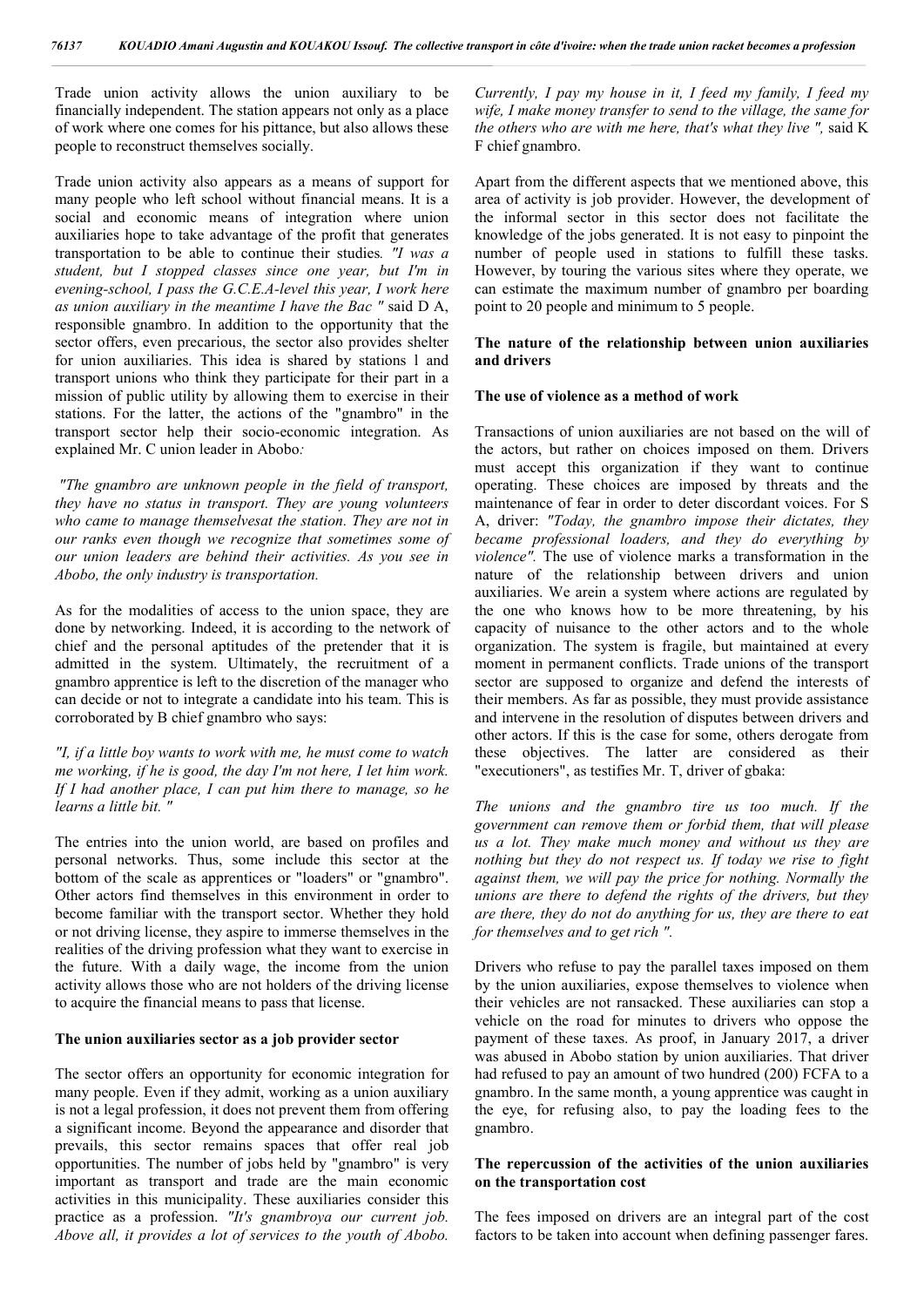The effect of such practice on prices is assessed at two levels: directly and indirectly. The indirect impact is linked to the additional costs borne by the drivers, which are reflected in the users (passengers) of collective passenger transport vehicles. For K S, apprentice of gbaka:

*"All what tires us, it is the incidental expenses of the gnambro. You know why the price of transport is not fixed in Abobo? It is because of the gnambro. We can not pay 500 FCFA per load and decrease the transport fare, if you want to talk it's palaver you'll do, to make up for our loss, we have to increase the price of transport during rush hour".*

This impact, not directly perceptible by passengers, has an impact on the cost of passenger transport. According to ENSEA, these costs contribute to increase 16.67% the price of urban transport in Abidjan. This result has an effect on the purchasing power of the population as there is a link between transport prices and the standard of living of the population.

# **The passivity of public authorities**

The levying of the expenses of the union auxiliaries in the public transport has become institutionalized. Indeed, these fees are very frequent to such a point that some actors in the transport sector have become accustomed to this practice. The drivers, exhausted by all these expenses, do not find it useful to denounce it. Those who dare to do so are not always welcome to the brigade services of the gendarmerie or police stations. According to Mr. L minibus driver (gbaka):

*"One day, I had a problem with the gnambro who are at the station. I went to complain to the gendarmerie, in front of me, the commander phoned one of the leaders of the gnambro, after exchanging with him on the phone, the commander told me to go settle between us. In front of the commander, I burst into tears and I returned home without solution".*

This collaboration gives another facet to the problem of union auxiliaries. It defines the relations between the leaders of union auxiliaries and hierarchical authorities. This practice is almost an integral part of the operation of the activity and has become habits. It is a strong pressure that the union auxiliaries exert on the drivers daily. The latter are forced to pay taxes to auxiliaries posted at various strategicplaces. Under these conditions, it is impossible for a driver to escape.

# **DISCUSSION**

Trade union structures, whatever their status, formal or informal, are inescapable in Ivorian transport. They have a supremacy on the collective transport of Abidjan so that secondary charges imposed by the union auxiliaries have become a normal phenomenon. This imposition of fees is outside the law and is illustrated by force. This is seen in the studies of (Kassi, 2007). For the author, the dominance of the unions over transportation is such, that the authorization granted by the administration is not sufficient itself to carry on the transport activity. Their activities tend to substitute for authority. They manage the entire insertion process for the profession and have the right of access and withdrawal on the service lines. For this, they create parallel instances of control to dictate their dominance. The regularity of the levies makes it an institution. In this same perspective, Zouhoula Bi (2010) emphasizes the supremacy of trade union corporations in the

process of collecting secondary costs. He analyzes the activities of the trade unions in relation to the development of the informal in the bus stations of the Autonomous District of Abidjan. For him, the collection of fees or union taxes explains the proliferation of trade union corporations in transport sector. He added that the unions put forward the control of taxation to the detriment of defending the right of union members. As we can see, the union auxiliaries put in place mechanisms that justify and legitimize their action by belonging to a corporation by using of all the means available to them to impose their power.

On that subject, Meité (2014), in his study, explains the presence of union structures by the phenomenon misuse of authority between non-institutional actors of urban transport. The different transactional relationships between stakeholders are based on a set of informal procedures. To do this, artisanal operators set up parallel organizations in bus stations in order to impose a kind of "absolute" and "dictatorial" power in place of official regulation. This approach of the territory by the trade union actors implies a kind of distrust toward the authority of the State and the physical violence in the transactions. According to the author, this contributes to the consolidation of the relations between actors within the organization even if these transactions are done outside any cooperative framework.

These imposed choices maintain the transactions by forcewith permanent conflicts. The analysis that Lombard (2006) makes in its tax levy comparison between the district of Abidjan and the agglomeration of Dakar is different. The fact that the unions are the tax masters in the bus stations of the Abidjan district strengthens the relationship between actors of the informal transport. Kouamé et al (2015) do not analyze the presence of unions that way, but rather as an opportunity to reintegrate transport sector. For them, beyond appearances and the disorder that seems to be present in the transport, the stations constitute "organized" spaces producing the social link. Fundraising initiated by the trade unions allows actors to control the sector and consolidate their position.

They continue that the various informal stations constitute a space of resocialization for the various young people intervening in the sector of the transport. The station appears as a place of social and economic integration. It is a livelihoodproviding area and an opportunity for socio-economic reintegration that guarantees relative social mobility. From the preceded idea, we can consider that beyond any negative connotation, the presence of trade union organizations reflects new practices between actors. These systems of practice serve as a basic reference in the informal fringe of urban public transport. From then on, it can be assimilated as an indicator in the organization and operation of public transport.

### **Conclusion**

The liberalization of the public transport sector in Abidjan benefits various economic operators. However, the effects of this liberalization are not the same for allactors of transport. The discrepancy between the official or unofficial representatives of the trade unions and working conditions of the drivers' poses the problem of the survival of transport actors. In fact, the levying system of union auxiliaries contributes to exacerbating the working and living conditions of drivers. The future of transport is at stake, as the prospects